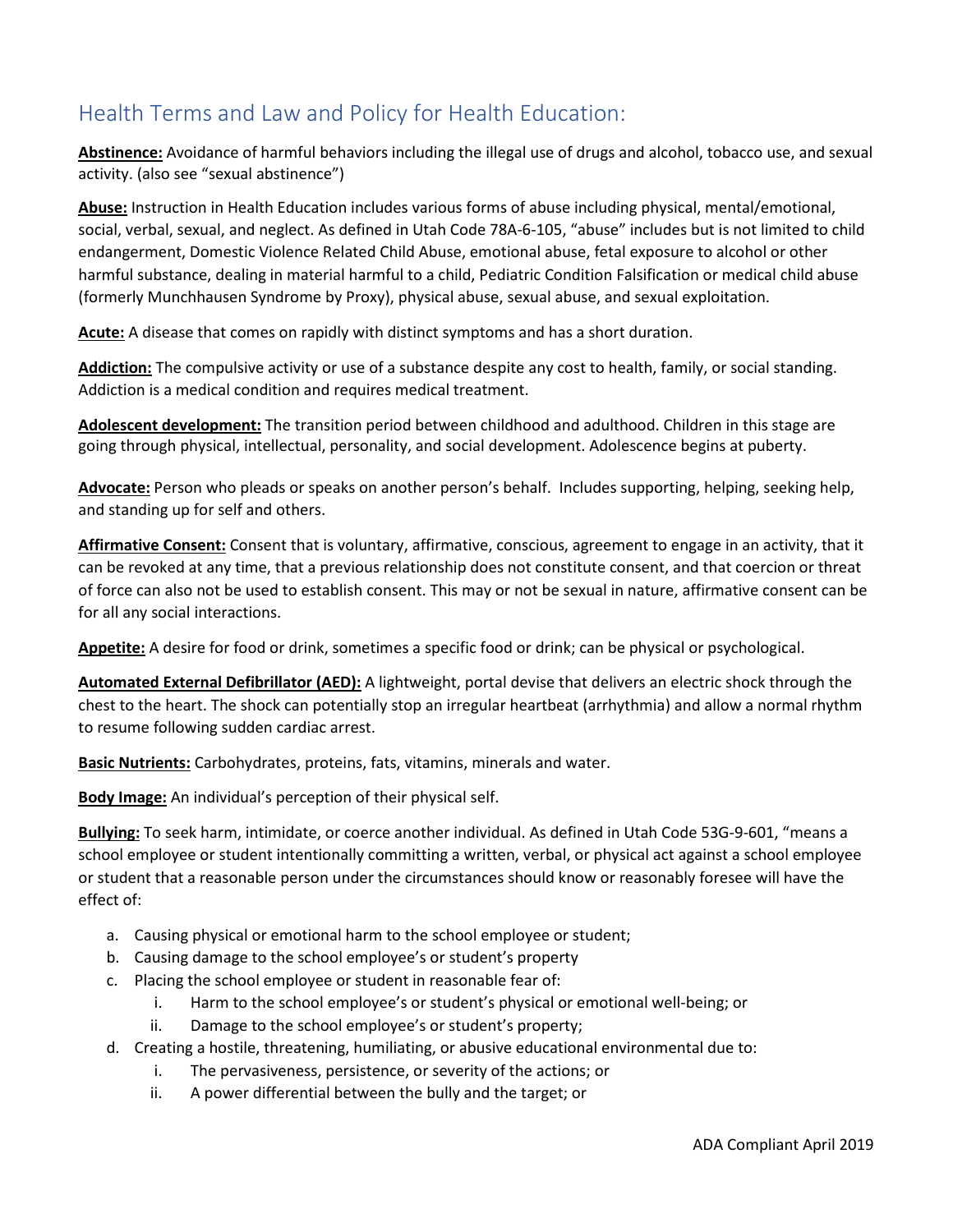e. Substantially interfering with a student having a safe school environment that is necessary to facilitate educational performance, opportunities, or benefits."

**Caloric Expenditure:** The amount of energy a person needs to carry out a physical function.

**Caloric Intake:** The amount of energy a person consumes.

**Calorie:** A unit of heat energy. Used to measure the energy content of food and activity.

**Cardiopulmonary Resuscitation (CPR):** An emergency lifesaving procedure performed when the heart stops beating. Immediate CPR can double or triple chances of survival after cardiac arrest.

**Chronic Disease:** A long-term disease that is not passed from person to person, generally cannot be prevented by vaccines or cured by medication. Treatment and life-style changes can reduce symptoms and people can live and manage symptoms over a long period of time. Common examples include: diabetes, cancer, asthma, epilepsy, hypertension, arthritis, heart disease.

**Conception:** The process of becoming pregnant involvin[g fertilization](https://www.merriam-webster.com/dictionary/fertilization) o[r implantation](https://www.merriam-webster.com/dictionary/implantation) or both.

**Condoms:** A thin sheath worn on a man's penis or inserted into a woman's vagina prior to sexual intercourse as a contraceptive or as protection against infection.

**Contraception:** Methods to prevent pregnancy.

**Coping Skills:** Methods used to deal with stressful situations. These learned skills may help a person face a situation, take action, and be flexible and persistent in solving problems.

**Culture:** Social behavior, attitudes, customs, beliefs, and norms found in human societies.

**Cyberbullying:** The use of electronic communications to bully a person by sending or posting mean, harassing, hurtful, threatening, or intimidating messages. This is an intentional act carried out by an individual or a group of people. As defined in Utah Code 53G-9-601, "cyber-bullying" means using the Internet, a cell phone, or another device to send or post text, video, or an image with the intent or knowledge, or with reckless disregard, that the text, video, or image will hurt, embarrass, or threaten an individual, regardless of whether the individual directed, consented to, or acquiesced in the conduct, or voluntarily accessed the electronic communication.

**Diet:** The kinds of foods a person or community habitually eats.

**Dietary Guidelines:** Source for nutritional advice, written by USDA and HHS every five years. Similar guidelines are written by the American Heart Association, American Diabetes Association and National Cancer Institute. All are considered evidence-based documents.

**Dietary Supplements:** A manufactured product taken orally that contains one or more ingredients, such as vitamins, minerals, herbs or amino acids, that are intended to supplement one's diet that are not considered food.

**Dieting:** A special course of food intake in which a person restricts oneself in order to lose weight or for medical reasons.

**Disordered Eating:** A wide-range of abnormal eating behaviors. This is a descriptive term and not a diagnosis. Examples are: chronic yo-yo dieting, feeling of guilt and shame when unable to maintain food and exercise habits, preoccupation with food, body and exercise that causes distress and has a negative impact on quality of life; compulsive or emotionally driven eating.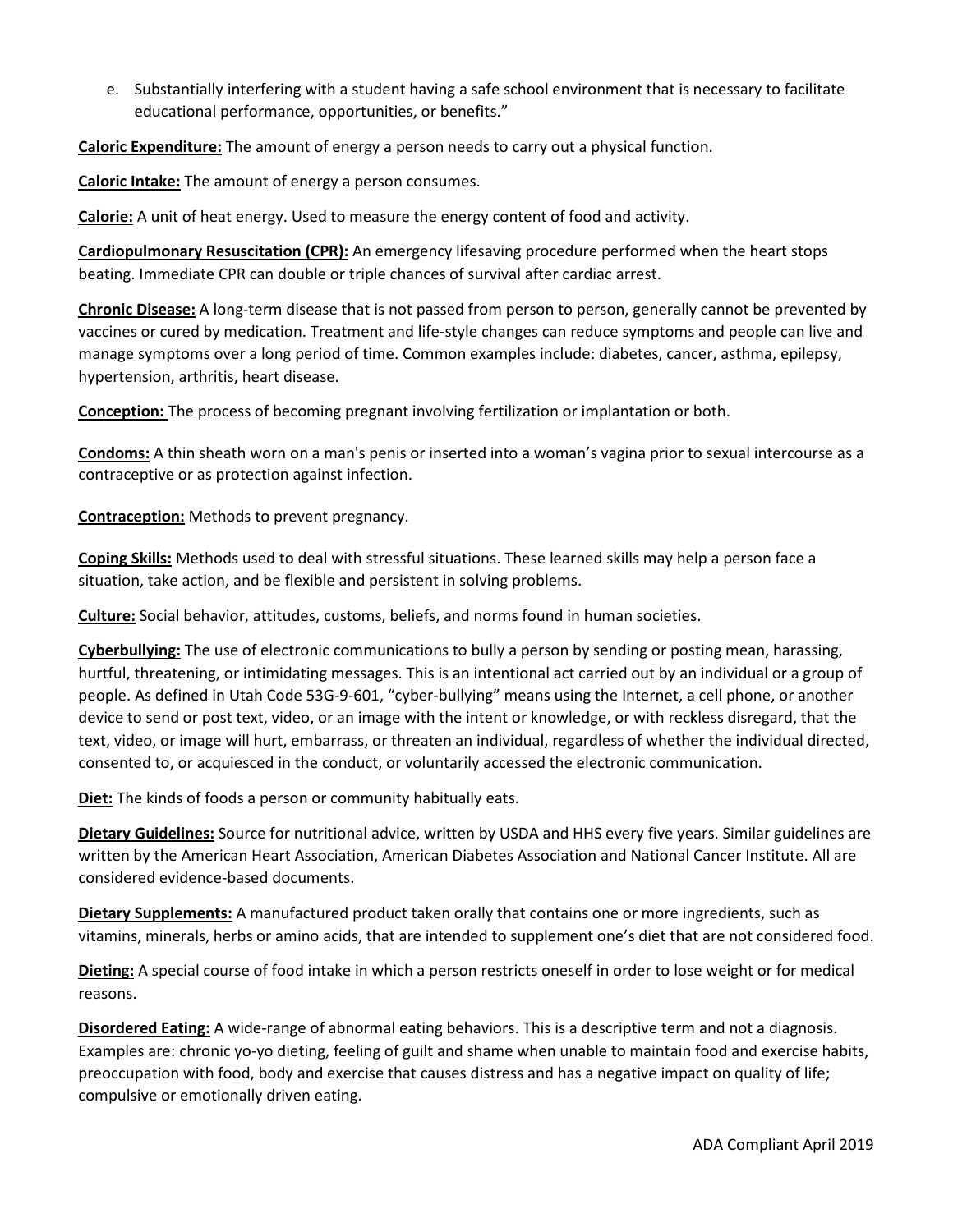**Distress:** Negative stress that can interfere with mental/emotional, physical, and social health.

**Drug Interactions:** When substances interact with one another causing either a cancellation or amplification of each other.

**Drug:** A chemical substance that is used to cause changes in the body or behavior.

**Eating Disorder:** A psychological disorder defined by abnormal eating habits that negatively affect a person's physical and/or mental health. Eating disorders include binge eating disorder, bulimia nervosa, and anorexia nervosa and have specific diagnostic criteria.

**Eating Habits:** Why and how people eat, which foods they eat, and with whom they eat, as well as the ways people obtain, store, use, and discard food. Individual, social, cultural, religious, economic, environmental, and political factors all influence people's eating habits.

**Eustress:** Positive stress that can motivate or improve performance leading to success.

**Fad Diet:** A diet that promises quick weight loss or enhanced physical wellness through what is usually an unhealthy and unbalanced diet.

**Fidelity:** Faithfulness to a person, cause, or belief, demonstrated by continuing loyalty and support; sexual faithfulness to a spouse or partner.

**Food Behavior:** How people choose, consume, sell, and buy food. People's actions toward food.

**Food Culture:** Practices, attitudes, and beliefs surrounding the consumption of food.

**Food Environment:** The physical, social, economic, cultural, and political factors that impact the food within a community or region.

**Food Groups:** Foods that share similar nutritional properties such as fruits, vegetables, grains, proteins, and dairy.

**Frontal Lobe:** The front portion of the brain concerned with behavior, learning, personality, decision making, and voluntary movement. This portion of the brain is not fully developed until early adulthood. Use of substances can impact the growth and development of the frontal lobe.

**Hands-Only Cardiopulmonary Resuscitation (CPR):** CPR that does not require mouth-to-mouth breaths.

**Harassment:** As defined in Utah Code 76-5-106, intent to frighten or harass another, communicates a written or recorded threat to commit any violent felony.

**Harmful Effects of Pornography:** Required as part of Health Education by Utah State Code 53G-10-402. This is a safety topic meant to address items, including but not limited to; addiction, legal implications, and human trafficking.

**Herbal Supplements:** Herbal substances use plant or plant extracts, which can be eaten or applied to the skin, and may be used to treat illnesses or assist bodily functions. They are non-pharmaceuticals/non-medical substances. The lack of evidence, regulation, and quality control make it difficult to assess their effectiveness.

**HIV/AIDS:** Acquired Immunodeficiency Syndrome (AIDS) is a chronic, potentially life-threatening condition caused by the human immunodeficiency virus (HIV). By damaging the immune system, HIV interferes with the body's ability to fight the organisms that cause disease. HIV/AIDS can be transmitted by the sharing of blood, semen, vaginal secretions, and breast milk.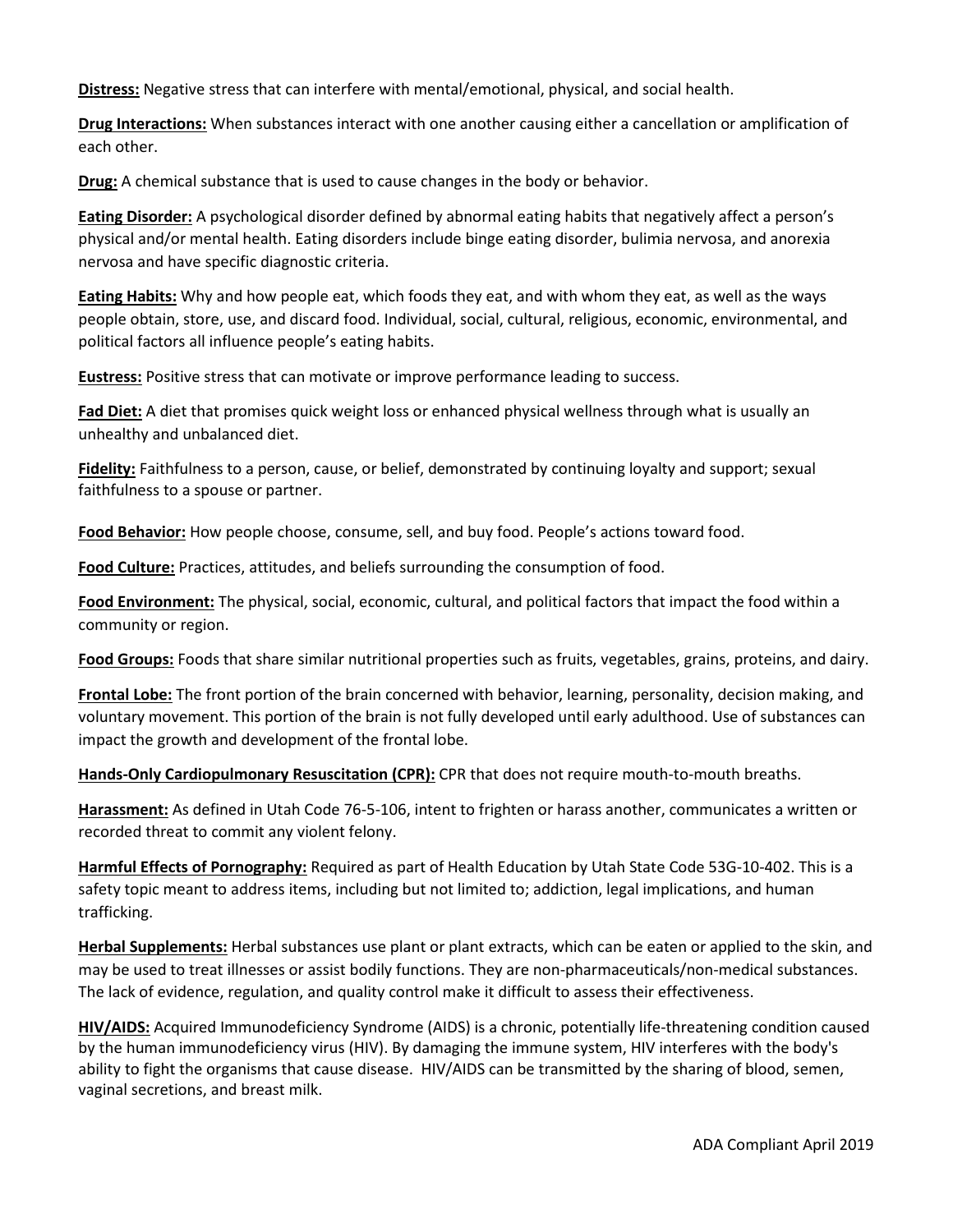**Human Trafficking:** The recruitment, transportation, transfer, harboring, or receipt of persons by means of threat, the use of force, other forms of coercion, of abduction, of fraud, of deception, of the abuse of power or of a position of vulnerability or of the giving or receiving of payments or benefits to achieve the consent of a person having control over another person, for the purpose of exploitation. Exploitation shall include, at a minimum, the exploitation or prostitution of persons, other forms of sexual exploitation, forced labor or services, slavery or practices similar to slavery, servitude, or the removal of organs. See Utah State Code 76-5-308.

**Hunger:** A feeling of discomfort or weakness caused by a lack of food, coupled with the physical need to eat.

**Indiscriminate:** Behavior done without careful judgement, thought, or planning which can result in harm.

**Infectious Disease:** A disorder caused by an organism such as bacteria, viruses, fungi, or parasite. Can be transmitted through various ways. Common examples include: common cold, influenza, streptococcus, mononucleosis, athlete's foot, meningitis, STD/STIs.

**Interpersonal Skills:** Skills used to communicate, work effectively, and interact with others appropriately.

**Intimacy:** Th[e state](https://dictionary.cambridge.org/us/dictionary/english/state) of having a [close](https://dictionary.cambridge.org/us/dictionary/english/close) [personal](https://dictionary.cambridge.org/us/dictionary/english/personal) o[r romantic](https://dictionary.cambridge.org/us/dictionary/english/romantic) [relationship](https://dictionary.cambridge.org/us/dictionary/english/relationship) with someone.

**Locus of Control:** How strongly people believe they have control over the situations and experiences that affect their lives.

**Media:** Includes all print, online, social, radio and television media sources.

**Metabolism:** A combination of processes that your body uses to convert food into energy. Metabolic rate is the rate in which your body converts food into energy. There are many different factors that affect metabolism: age, gender, body size, body temperature, hormones, pregnancy, food intake, body composition and activity level.

**Modes of Transmission:** The way a pathogen gets from one object or animal to another; includes direct contact, indirect contact, and airborne transmission.

**Newborn Safe Haven Law**: Utah code 62A-4a-802: A parent or a parent's designee may safely relinquish a newborn child at a hospital in accordance with the provisions of this part and retain complete anonymity, so long as the child has not been subject to abuse or neglect. Safe relinquishment of a newborn child who has not otherwise been subject to abuse or neglect shall not, in and of itself, constitute neglect as defined in Section 78A-6-105, and the child shall not be considered a neglected child, as defined in Section 78A-6-105, so long as the relinquishment is carried out in substantial compliance with the provisions of this part.

**Nutrient Density:** The proportion of nutrients in foods. Foods high in nutrients but relatively low in calories.

**Nutrient:** A substance the provides nourishment essential for growth and the maintenance for life.

**Nutrition Facts Label:** A label required on packaged food which may include: percent daily value, calories, serving size, nutrient information and added sugar.

**Over-The-Counter (OTC):** Medicines sold without the need of a healthcare provider's prescription.

**Peer Pressure:** The feeling of being pushed towards a certain choice by people of similar age and social group in order to be liked or respected. Peer pressure can be positive or negative.

**Pornography:** Printed or visual material containing the explicit description or display of sexual organs or activity, intended to stimulate erotic rather than aesthetic or emotional feelings. As defined in Utah Code 76-5b-103, "child pornography" is any visual depiction, including any live performance, photography, film, video, picture or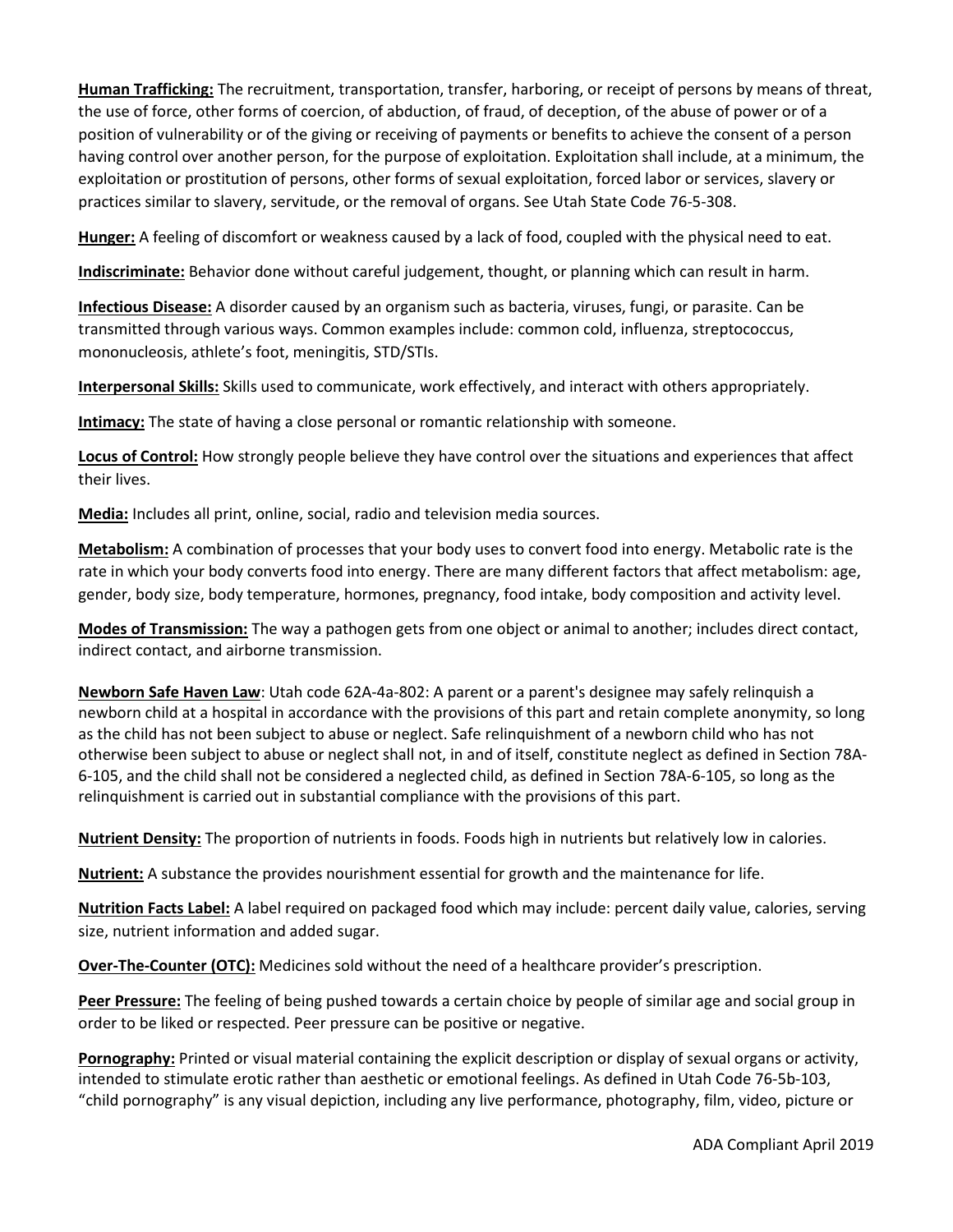computer-generated image or picture, whether made or produced by electronic, mechanical, or other means, of sexually explicit conduct

- a. the production of the visual depiction involves the use of a minor engaging in sexually explicit conduct;
- b. the visual depiction is of a minor engaging in sexually explicit conduct; or
- c. the visual depiction has been created, adapted, or modified to appear that an identifiable minor is engaging in sexually explicit conduct.

**Protective Factors:** Any action or condition that reduces the likelihood of injury, disease, or other outcome.

**Rape:** As defined in Utah code 76-5-402, a person commits rape when the actor has sexual intercourse with another person without the victim's consent. This section applies whether or not the actor is married to the victim.

**Relationship Violence:** Includes physical, emotional, verbal and sexual violence in acquaintance, dating, family, or spouse.

**Refusal Skills:** Utah code 53G-10-402 states: Refusal skills means instruction:

- i. In a student's ability to clearly and expressly refuse sexual advances by a minor or adult;
- ii. In a student's obligation to stop the student's sexual advances if refused by another individual;
- iii. Informing a student of the student's right to report and seek counseling for unwanted sexual advances;
- iv. In sexual harassment
- v. Informing a student that a student may not consent to criminally prohibited activities or activities for which the student is legally prohibited from giving consent, including the electronic transmission of sexually explicit images by an individual of the individual or another.

**Risk Factors:** Any action or condition that increase the likelihood of injury, disease, or other outcome.

**Self-Injury:** Refers to a variety of behaviors in which an individual intentionally inflicts harm to his or her body for purposes not socially recognized or sanctioned and without suicidal intent. Self-injury can include: cutting, carving puncturing of the skin, scratching, burning, ripping or pulling skin or hair, and self-bruising.

**Sexting:** The sending, receiving or forwarding of sexually explicit images, videos, or messages via electronic device. See also Utah State Code 76-5b-203, Distribution of an intimate image – penalty.

**Sexual Abstinence:** No sexual contact (e.g., oral, anal, or vaginal sex, intimate genital contact, and sexual touching).

**Sexual Harassment:** Harassment in a workplace, or other professional or social situation, involving the making of unwanted sexual advances or obscene remarks.

**Sexual Violence:** A sexual act committed against someone without that person's freely given consent.

**Signs and Symptoms:** A sign is something that can be detected by someone other than the individual affected by the disease and symptom is described and experienced by the individual affected by the disease.

**SMART Goal:** A strategy for setting achievable goals. SMART stands for: specific, measurable, achievable/attainable, relevant/realistic/reasonable, time.

**STD/STI:** Sexually transmitted diseases or sexually transmitted infections are infectious diseases that spread from person to person during sexual contact. Examples include: chlamydia, gonorrhea, syphilis, human papillomavirus (HPV), and HIV infection.

**Stigma:** Negative attitudes and beliefs towards people. Stigmas can lead to discrimination, bullying, or not seeking help for health needs.